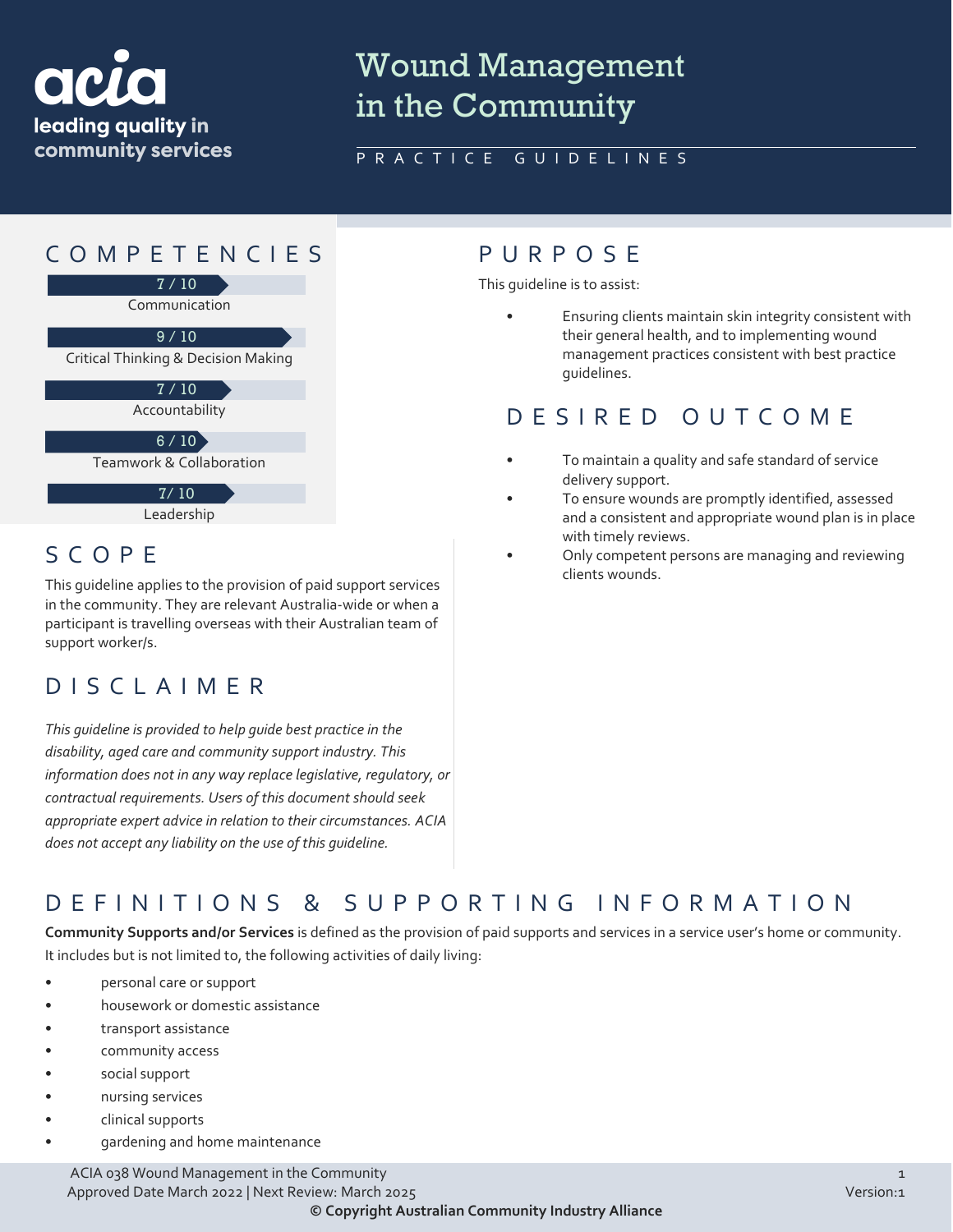- palliative care
- respite care

**Support Worker** - A paid person who assists people to perform tasks of daily living so as to participate in social, family and community activities in the person's home and their community. Support Workers have been commonly known in the past as attendant care worker, disability worker, aged care worker, community worker, homecare worker, care worker or paid carer.

**Service Provider** - Organisation or person accountable for the delivery of supports to Clients.

**Carer** - a person that provides supports to the Client at no cost (generally family or friend).

**Support Worker Competency** - trained and assessed as competent by a Registered Nurse or a person deemed competent by the provider to safely and appropriately perform a specified task as a support worker.

**Client** means the service user, participant, user, care recipient, consumer or person receiving the nursing or support services.

**Plan** means a Service Plan, Support Plan or Individual Plan (however titled – the plan) is a document developed in response to a request for service. It is developed by a Registered Nurse or a person deemed competent by the provider from the service provider, prior to the commencement of service delivery. It outlines the expected outcomes of the requested care/services and the tasks, duties and interventions required to meet the care and service needs of the client (within the parameters of the funding program). The plan guides and directs the individual support worker or Registered Nurse in their day-to- day delivery of the services.

**Registered Nurse** means a person who has completed the prescribed educational preparation, demonstrated competence for practice, and is registered and licensed with the Australian Health Practitioner Regulation Agency (AHPRA) as a Registered Nurse.

**Competent** means having been trained and assessed by a registered nurse or enrolled nurse or approved assessor as competent to safely and appropriately perform a specified task.

## GUIDELINE

- Stock of a range of wound dressings will be maintained, and other dressings required will be sourced as soon as possible when needed.
- Support decision makers must be informed of any skin breaks or compromised skin integrity, including wound progress.
- The Medical Officer should be informed of any ongoing wound management as a best practice measure. Notification should occur at the discretion of the Registered Nurse and/ or Medical Practitioner upon assessment.
- Medical Officers should be informed and updated about any skin breaks showing signs of infection as a priority. A pathology form for a wound swab can be requested from the Medical Officer by a Registered Nurse, if thought necessary.
	- If a Client has a wound, consideration will be given to the need for:
		- o Skin integrity review
		- o Pain management review
		- o Nutritional management review
		- o Wound specialist review.
- Complex wound assessment and dressings must be attended to by Registered Nurses. An exception is when a Registered Nurse delegates a simple dressing to a support worker to attend.
- Only care staff who are capable and competent can attend to wound assessment and dressings. Registered Nurses remain accountable and responsible for all wound management, regardless of delegations undertaken.
- Wound evaluation must be attended to regularly.
- Wound documentation must be completed for all wounds.
- Clinical and care staff will be provided with handover (verbal and/or written) about new wounds, any change in wound status or in management of existing wounds, and of other wound related matters.
- Clients' dignity and privacy will be maintained during all wound care procedures.
- Maximum time for a moist wound product to remain intact is 7 days, depending on the amount of exudate. Clinical judgment is required. Please note there are dressings which are applicable to remain intact for up to a 14 day period – please refer to the product information guidelines in these occasions.
- Any changes to the wound care regime will be made with an explanation in either the progress notes or Wound Management Chart. Changes should not be made contrary to a Medical Officer's or Specialist's order unless they have first